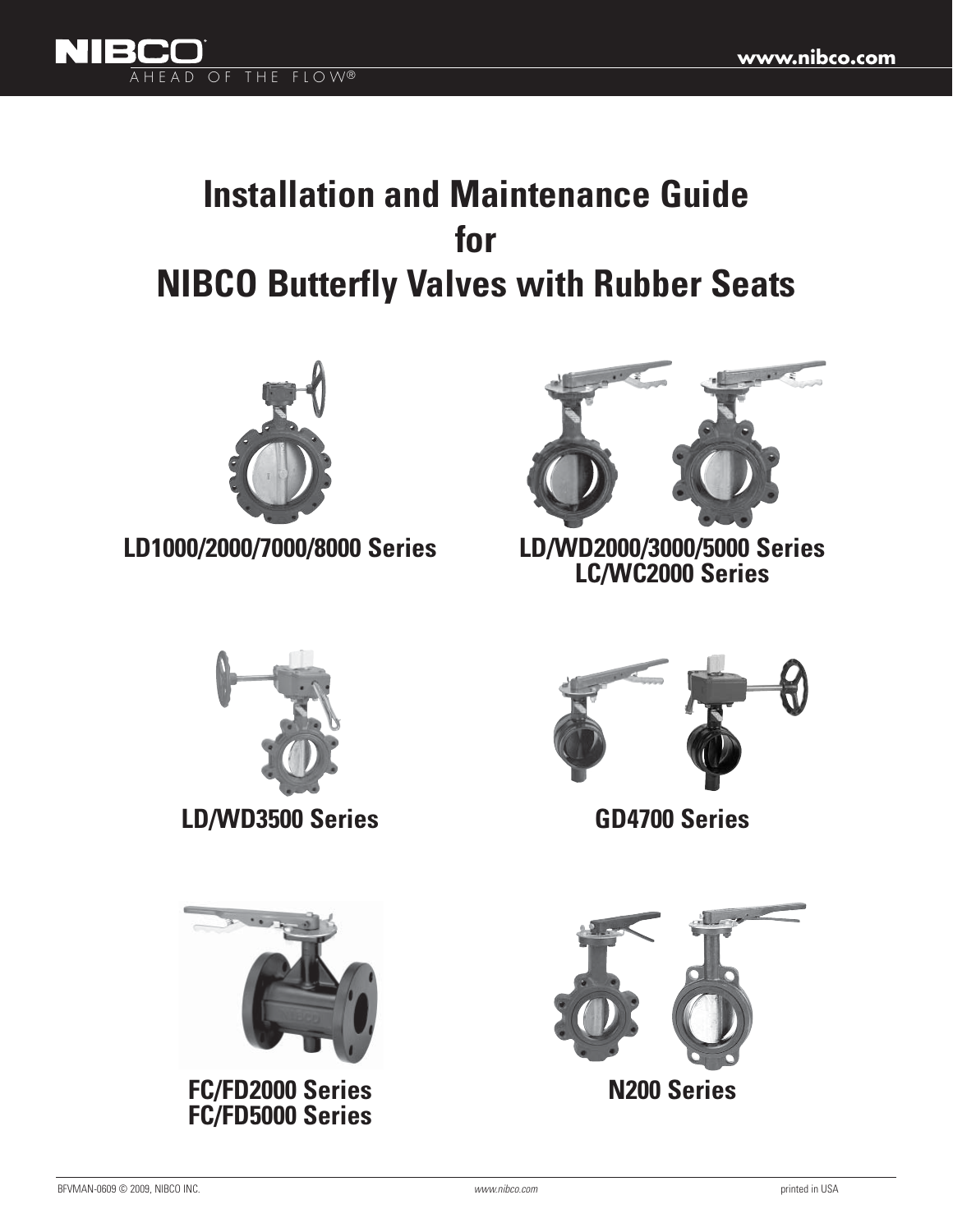# **INSTALLATION GUIDE FOR NIBCO BUTTERFLY VALVES**

# **I. SHIPMENT & STORAGE**

NIBCO butterfly valves are individually boxed thru the 12" size. The 14" through 60" butterfly valves are shipped individually with the faces covered using cardboard or plywood to protect the flange sealing surfaces.

The disc is shipped in the nearly closed position to protect the sealing edge and prevents the liner from taking a temporary set. The stem bushings and disc edge have been coated with a factory-applied lubricant to prolong storage and service life.

Valves may be shipped or stored in any position. Storage should be limited to 10 years indoors with a temperature range of 40º F to 90º F.

# **II. BUTTERFLY VALVE INSTALLATION GUIDELINES**

NIBCO butterfly valves are bi-directional and may be installed with flow in either direction.

Flanged, lug and wafer style valves are designed and suitable for installation between ANSI Class 125 or 150 flanges. Cast iron flatface, steel raised-face, both slip-on and weld-neck, and bronze or plastic flanges may be used (See Table I below). Generally raised face flanges should not be used with cast iron lug style valves (NIBCO N2002 and LC2000 series valves). Because of the unique seat design, NIBCO (2"-48") butterfly valves do not require the use of flange gaskets and can be used for dead end service without a downstream flange. Grooved style valves connect to metallic pipe of IPS per AWWA C606.

The valve can be installed in any horizontal or vertical position. If a choice of stem positions exists, the valve should be installed with the stem in the horizontal position; this will minimize seat wear by distributing the stem and disc weight evenly. Also, if the media is abrasive, the horizontal stem position is highly preferred.

These valves have been designed so that the disc, in the open position, will clear the inside diameter of schedule 40 and 80 steel pipe. Care should be taken when installing a butterfly valve adjacent to lined pipe, as-cast fittings, or schedule 80 plastic pipe. In some cases the disc in the opened position will interfere with the adjacent component.

Butterfly valves should be installed a minimum of six (6) pipe diameters from other line components. This is not always practical but it is important to design in as much distance as possible. Interference may occur when valves are installed directly to the outlet flange of a swing check, silent check, or reducing flange. Check valve and butterfly valve combinations are very popular; normally a short spool piece is required between the valves.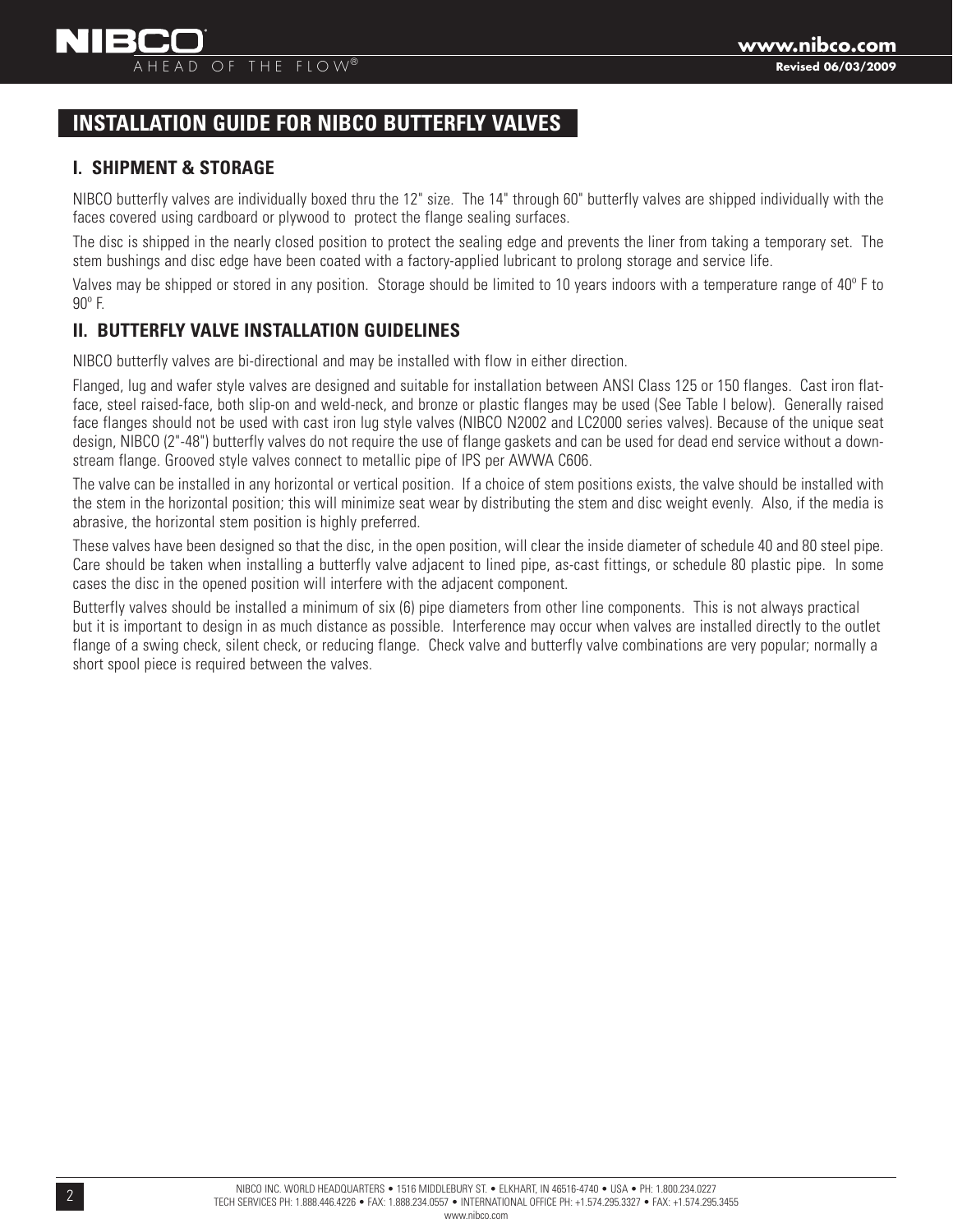### **II. BUTTERFLY VALVE INSTALLATION GUIDELINES** *cont.*

When using a valve with gear operator attached, it may be desirable to have the hand wheel positioned to allow easy access, or for use of an optional adjustable sprocket rim (chain wheel) for remote operation. Before valve installation, please review Gear Operator Installation and Handwheel Positioning section on page 3 of this booklet. These instructions illustrate how to orient the gear operator handwheel position in relation to the valve body and piping system. Pre-planning may save from having to remove a "just installed" valve and re-installing in another orientation.

| <b>Valve</b><br><b>Series</b> |                                                                                | v<br>LD/WD/LC/WC<br>1000/2000/3000/5000                                     |                                                                                | <b>LD7000/8000 Series</b>                                                   | <b>N200 Series</b>                                                             |                                                                             |  |
|-------------------------------|--------------------------------------------------------------------------------|-----------------------------------------------------------------------------|--------------------------------------------------------------------------------|-----------------------------------------------------------------------------|--------------------------------------------------------------------------------|-----------------------------------------------------------------------------|--|
| <b>Valve</b><br><b>Size</b>   | <b>Minimum</b><br><b>Pipe/Flange</b><br><b>ID for Disc</b><br><b>Clearance</b> | <b>Maximum</b><br><b>Pipe/Flange</b><br><b>ID</b> for<br><b>Proper Seal</b> | <b>Minimum</b><br><b>Pipe/Flange</b><br><b>ID for Disc</b><br><b>Clearance</b> | <b>Maximum</b><br><b>Pipe/Flange</b><br><b>ID</b> for<br><b>Proper Seal</b> | <b>Minimum</b><br><b>Pipe/Flange</b><br><b>ID for Disc</b><br><b>Clearance</b> | <b>Maximum</b><br><b>Pipe/Flange</b><br><b>ID</b> for<br><b>Proper Seal</b> |  |
| $\overline{2}$                | 2.00                                                                           | 2.49                                                                        | 1.31                                                                           | 2.43                                                                        | 1.38                                                                           | 2.24                                                                        |  |
| $2^{1/2}$                     | 2.37                                                                           | 2.86                                                                        | 1.89                                                                           | 3.06                                                                        | 1.95                                                                           | 2.74                                                                        |  |
| 3                             | 2.67                                                                           | 3.43                                                                        | 2.64                                                                           | 3.65                                                                        | 2.66                                                                           | 3.33                                                                        |  |
| 4                             | 3.69                                                                           | 4.55                                                                        | 3.67                                                                           | 4.75                                                                        | 3.67                                                                           | 4.55                                                                        |  |
| 5                             | 4.76                                                                           | 5.62                                                                        | 4.44                                                                           | 5.54                                                                        | 4.48                                                                           | 5.50                                                                        |  |
| 6                             | 5.96                                                                           | 6.62                                                                        | 5.96                                                                           | 6.84                                                                        | 5.96                                                                           | 6.66                                                                        |  |
| 8                             | 8.01                                                                           | 8.62                                                                        | 7.85                                                                           | 8.89                                                                        | 7.85                                                                           | 8.61                                                                        |  |
| 10                            | 10.00                                                                          | 10.80                                                                       | 9.73                                                                           | 10.70                                                                       | 9.76                                                                           | 10.75                                                                       |  |
| 12                            | 11.99                                                                          | 13.12                                                                       | 11.71                                                                          | 12.74                                                                       | 11.72                                                                          | 12.79                                                                       |  |
| 14                            | 13.16                                                                          | 13.77                                                                       | 13.02                                                                          | 15.50                                                                       |                                                                                |                                                                             |  |
| 16                            | 15.34                                                                          | 16.30                                                                       | 15.20                                                                          | 17.90                                                                       |                                                                                |                                                                             |  |
| 18                            | 17.23                                                                          | 18.31                                                                       | 17.16                                                                          | 19.67                                                                       |                                                                                |                                                                             |  |
| 20                            | 19.04                                                                          | 20.08                                                                       | 19.10                                                                          | 21.05                                                                       |                                                                                |                                                                             |  |
| 24                            | 23.05                                                                          | 24.71                                                                       | 23.04                                                                          | 25.57                                                                       |                                                                                |                                                                             |  |
| 28                            |                                                                                |                                                                             | 27.10                                                                          | 29.31                                                                       |                                                                                |                                                                             |  |
| 30                            | 29.06                                                                          | 30.29                                                                       | 29.08                                                                          | 31.28                                                                       |                                                                                |                                                                             |  |
| 32                            |                                                                                |                                                                             | 30.91                                                                          | 33.93                                                                       |                                                                                |                                                                             |  |
| 36                            | 33.59                                                                          | 35.78                                                                       | 33.60                                                                          | 36.77                                                                       |                                                                                |                                                                             |  |
| 42                            | 39.83                                                                          | 42.77                                                                       | 39.87                                                                          | 44.96                                                                       |                                                                                |                                                                             |  |
| 48                            | 44.85                                                                          | 48.27                                                                       | 44.86                                                                          | 51.57                                                                       |                                                                                |                                                                             |  |
| 54                            |                                                                                |                                                                             | 50.67                                                                          | 54.25                                                                       |                                                                                |                                                                             |  |
| 60                            |                                                                                |                                                                             | 54.93                                                                          | 60.25                                                                       |                                                                                |                                                                             |  |

#### **TABLE I Piping/Flange Inside Diameter Requirements**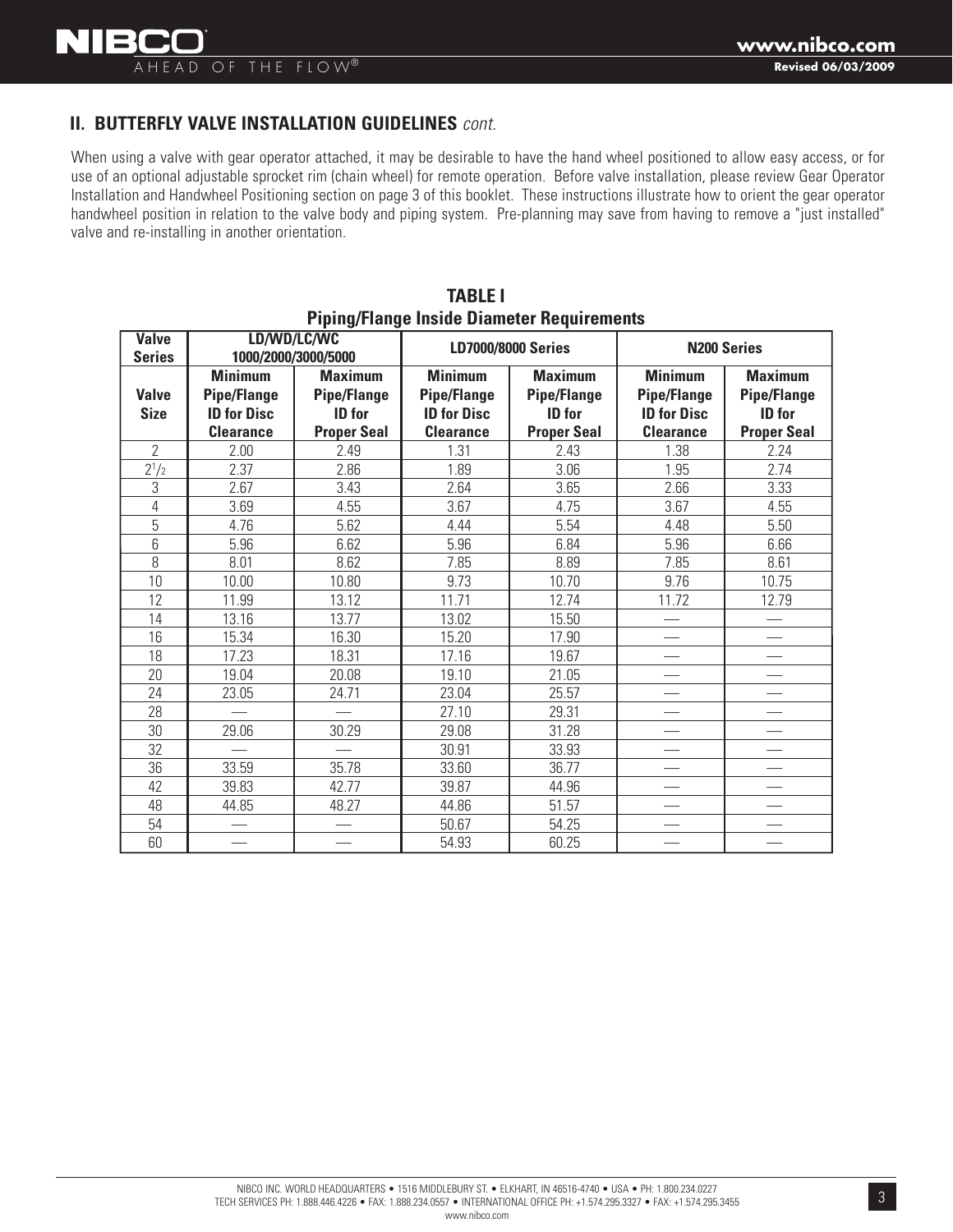# **III. GEAR OPERATOR INSTALLATION HANDWHEEL POSITIONING TABLE 2**

| <b>Tools Required</b>  |             |                                                 |  |  |  |
|------------------------|-------------|-------------------------------------------------|--|--|--|
| <b>Fire Protection</b> | $2" - 8"$   | 9/16" hex wrench & 1/8" hex allen wrench        |  |  |  |
| (UL/FM)                | $10" - 12"$ | $3/4$ " hex wrench and $1/8$ " hex allen wrench |  |  |  |
|                        | $2" - 8"$   | 9/16" hex wrench                                |  |  |  |
| Commercial             | $10" - 14"$ | 3/4" hex wrench                                 |  |  |  |
|                        | $16" - 18"$ | $1\frac{1}{8}$ " hex wrench                     |  |  |  |

# **INSTALLATION**

- 1. Install handwheel (1) onto gear operator shaft and secure with pin (2). (If not already attached) See Fig. 1.
- 2. Turn the handwheel (1) clockwise until in full SHUT position.
- 3. Remove 2 screws holding pointer cover plate to center of gear operator to expose bore. Retain pointer cover plate and screws for reinstallation later.
- 4. Assure valve is in full SHUT position, turn valve stem (5) to close disc if necessary.
- 5. Assure both mounting base of gear operator (3) and valve top flange (6) are clean and dry.
- 6. Determine desired handwheel position in reference to the piping system and compare with Fig. 2. There are 2 mounting positions for the gear operator onto the valve and the valve can be mounted in either direction into the piping system. This will allow handwheel to be positioned in any of the 4 quadrants as shown in Fig. 2. Note that all Fire Protection and 10" and 12" size commercial valves only allow for handwheel positioning in quadrants 1 and 2.
- 7a) Gear operators with adapter bushing.

 • Insert adapter bushing (4) into gear operator (3) bore aligning bushing key with desired keyway. Keyway selection will determine handwheel orientation position. (Note that Fire Protection model adapter bushings differ from illustration and only have 1 keyway position).

 • Align adapter bushing (4) bore with valve stem (5) and slide gear operator assembly onto valve stem (5) until seated with valve top flange.

- 7b) Gear operators without adapter bushing.
	- Align gear operator (3) bore with valve stem (5) and align with desired keyway. Keyway selection will determine handwheel orientation position.
	- Slide gear operator assembly onto valve stem (5) until seated with valve top flange.
- 8. Secure gear operator (3) to valve top flange (6) using supplied\* fasteners (7 & 8).
- 9. Reinstall pointer cover plate onto gear operator removed in step 3 above. Arrow should be aligned to indicate SHUT positon.
- 10. Install flag and secure with Allen Screw. (Fire Protection gear operators only.)
- 11. Rotate handwheel from full SHUT to Full OPEN positions several times to assure proper operation. See Stop Adjustment Procedure Section of this instruction booklet on page 5 if stop alignment adjustment is necessary.
- 12. Proceed with valve installation into piping system.

For Fire Protection, gear operators, it is critical to use only the key supplied with gear operator in order to conform to UL, FM and ULC specifications.

#### **NOTE: Connection of gear operator to valve stem varies depending on gear operator model, size and style. The adapter bushing and key may be different from illustration shown.**

**\***A minimum of two fasteners is required, installed in opposite diagonal corners.



DOWNSTREAM PIPING

**Fig. 2**

**Revised 06/03/2009**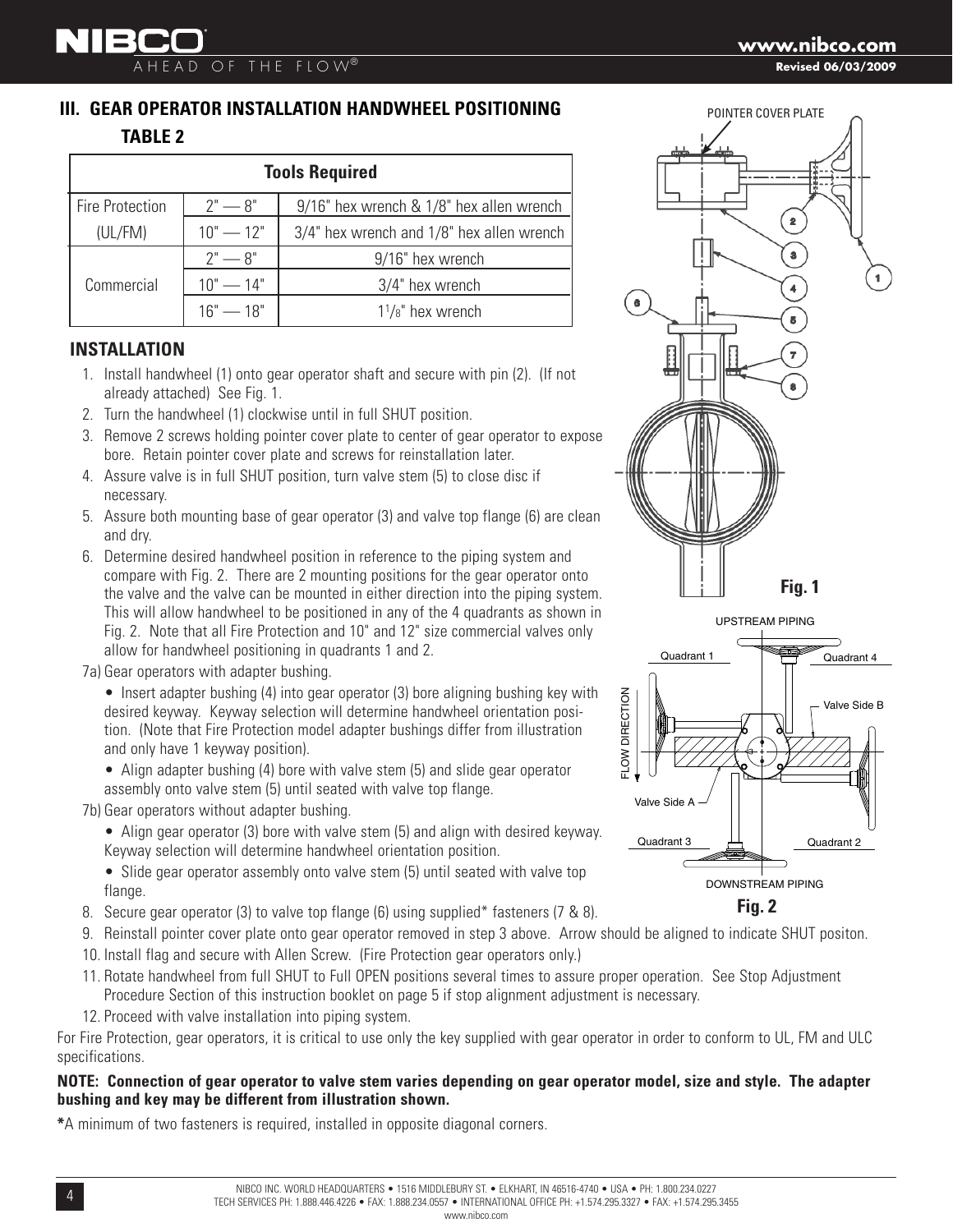## **IV. VALVE INSTALLATION PROCEDURE - FLANGE, LUG & WAFER STYLE ONLY**

Always position the connecting pipe flanges accurately in the line, allowing sufficient space between the flanges for the valve. Make sure the pipe flange faces are clean of any foreign material such as scale, metal shavings or welding slag. Valves should be installed with the disc in the closed position to prevent damage to sealing surfaces.

- 1. Carefully insert the valve between the pipe flanges. Do not apply any lubricants to the seat faces as this may damage them.
- 2. Line up, center and secure the valve between flanges using desired bolts or studs as listed in Table 4 on next page.
- Do not tighten bolts at this time.
- 3. Carefully open the valve to assure free unobstructed disc movement. Disc interference may result when valves are installed in pipelines having smaller than normal inside diameters, such as heavy wall pipe, plastic-lined pipe, as-cast flanges or reducing flanges. Interference can also occur when connecting directly to a swing check or silent check. Suitable corrective measures must be taken to remove these obstructions, such as taper boring the pipe or installing a spacer or spool piece.
- 4. After proper operation is verified, tighten the bolts to the minimum recommended bolt torques listed in Table 3 below using a cross-over pattern, also shown below in Figure 3. NOTE: When installing valves NPS 14" and larger between two flanges, it is recommended that the cartridge liner be evely compressed from both sides of the mating flanges. NIBCO recommends a multi-stepped process utilizing the cross-over pattern be used to draw the flanges against the liner from both sides of the valve at the same rate, ensuring the liner is compressed evenly. This method differs from the practice used on smaller valves, wherein one flange side is completely tightened before moving to the opposite side.

**Fig. 3**

Bolt Tightening Cross Over Pattern

1

8

6

4

2

3

5

7

- 5. Pressurize piping to valve and inspect for leakage. If leakage is observed, tighten bolts using cross-over pattern, increasing torque until leak stops. DO NOT EXCEED MAXIMUM TORQUES LISTED IN TABLE 3 BELOW.
- 6. Recommended torques are made without warranty. Installer must verify proper strength bolts for application. Bolts shall be clean and un-lubricated.

# *Caution*

- **1. Class 250 cast iron and Class 300 steel flanges <b>can not** be used on these valves.<br>
2. Rubber faced or mechanical flanges are **not** recommended.<br>
3. This valve is **not recommended** for steam service.<br>
4. Valves should
- *2. Rubber faced or mechanical flanges are not recommended.*
- *3. This valve is not recommended for steam service.*
- 4. Valves should **not** be assembled to the flanges and then welded into the piping system.<br>5. Lever-lock handles are **not** recommended for use on 8" and larger valves.<br>6. Do not install valves with EPDM liner in compressed
- 
- 

**Suggested** Bolting Methods



**WAFER STYLE** 



**LUG STYLE** 



**LUG STYLE** 

| Table 3 Recommended Bolt Tightening Torques |
|---------------------------------------------|

| Flange      | <b>Bolt</b>     | Minimum Bolt      | Maximum Bolt      |
|-------------|-----------------|-------------------|-------------------|
| Size        | Size            | Torque (ft.•lbs.) | Torque (ft.•lbs.) |
| $2" - 4"$   | 5/8"            | 20                | 70                |
| $5" - 8"$   | 3/4"            | 30                | 120               |
| 10" & 12"   | 7/8"            | 50                | 200               |
| 14" & 16"   | 1 <sup>II</sup> | 70                | 240               |
| 18" & 20"   | 11/s''          | 100               | 380               |
| $24" - 30"$ | $1^{1}/4$ "     | 140               | 520               |
| $32" - 48"$ | 11/2"           | 200               | 800               |
| $54" - 60"$ | 13/4"           | 350               | 1800              |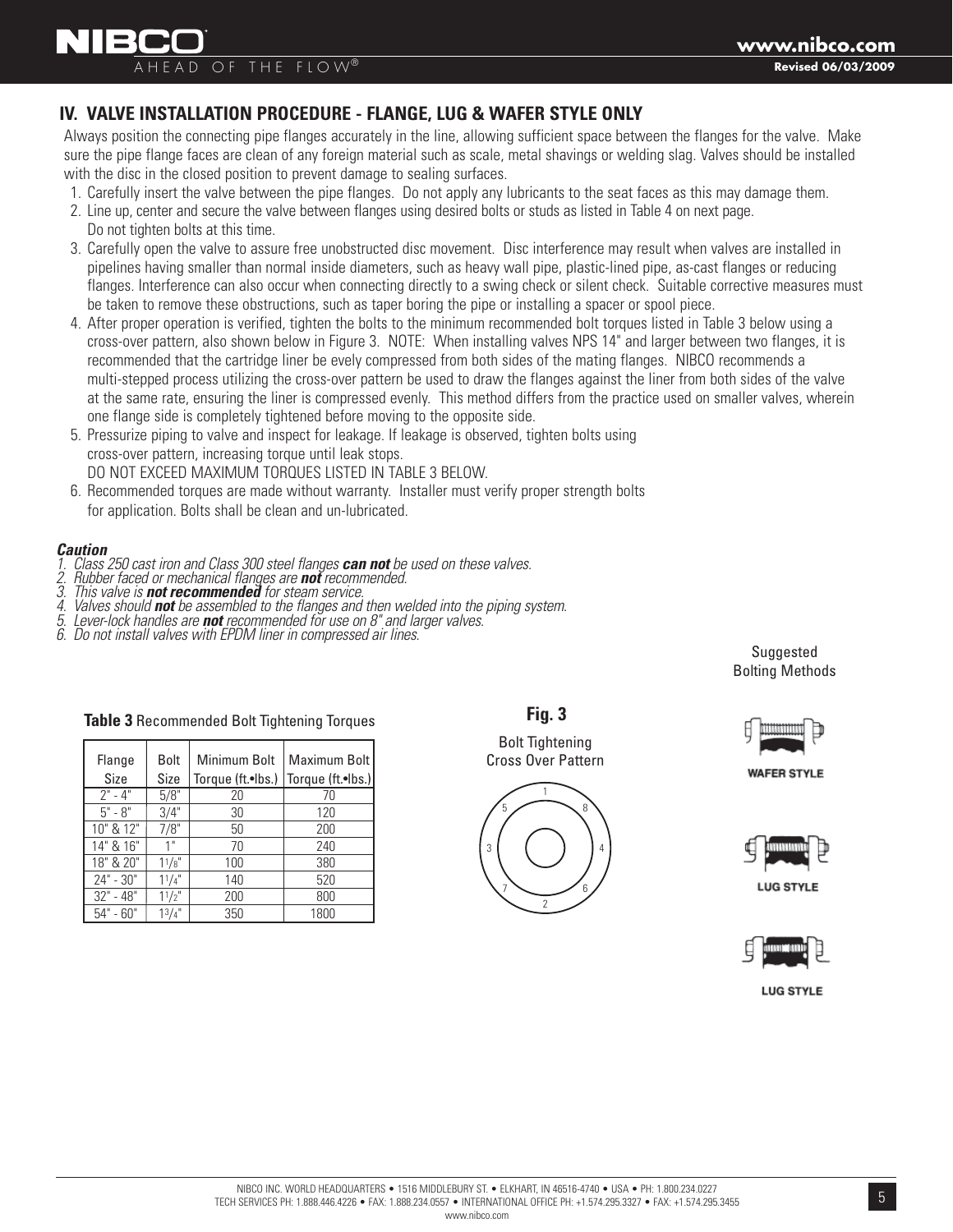

| 1000/2000/3000<br>SERIES ONLY<br><b>VALVE SIZE</b> | TOTAL VALVE<br>BODY WIDTH | ANSI B16.1<br>CLASS 125 CAST IRON<br><b>FLANGE THICKNESS</b> | FLANGE THICKNESS<br>CLASS 150 STEEL<br><b>ANSI B16.5</b> | ANSI B16.47 (SERIES A)<br>CLASS 150 STEEL<br>FLANGE THICKNESS<br>MSS SP-44 | ANSI B16.47 (SERIES B)<br>FLANGE THICKNESS<br>CLASS 150 STEEL<br>WELD NECK | ANSI B16.47 (SERIES B)<br>CLASS 150 STEEL<br>FLANGE THICKNESS<br><b>BLIND STYLE</b> | RECOMMENDED<br>CAP SCREW LENGTH<br>(LUGGED VALVES) | RECOMMENDED<br>BOLT LENGTH<br>(WAFER VALVES) | TOTAL QUANTITY<br>CAP SCREWS/BOLTS<br>(TO MOUNT 2 FLANGES) | CAP SCREW SIZE                       |
|----------------------------------------------------|---------------------------|--------------------------------------------------------------|----------------------------------------------------------|----------------------------------------------------------------------------|----------------------------------------------------------------------------|-------------------------------------------------------------------------------------|----------------------------------------------------|----------------------------------------------|------------------------------------------------------------|--------------------------------------|
| 2"                                                 | 1.69                      | 0.63                                                         | 0.75                                                     | $\overline{\phantom{0}}$                                                   | ÷                                                                          |                                                                                     | 1.25<br>1.50                                       | 4.00                                         | 8/4<br>8/4                                                 | 5/8-11 UNC                           |
|                                                    |                           | 0.69                                                         |                                                          |                                                                            |                                                                            |                                                                                     | 1.50                                               | 4.00<br>5.00                                 | $\overline{8/4}$                                           |                                      |
| 21/2"                                              | 1.81                      |                                                              | 0.88                                                     |                                                                            |                                                                            |                                                                                     | 1.75                                               | 5.00                                         | $\sqrt{8}/4$                                               | 5/8-11 UNC                           |
| 3"                                                 | 1.81                      | 0.75                                                         | 0.94                                                     |                                                                            |                                                                            |                                                                                     | 1.50<br>1.75                                       | 5.00<br>5.00                                 | 8/4<br>8/4                                                 | 5/8-11 UNC                           |
| 4"                                                 | 2.06                      | 0.94                                                         | 0.94                                                     |                                                                            |                                                                            |                                                                                     | 1.75                                               | 5.00                                         | 16/8                                                       | 5/8-11 UNC                           |
| 5"                                                 | 2.19                      | 0.94                                                         | 0.94                                                     |                                                                            |                                                                            |                                                                                     | 1.75                                               | 5.00                                         | 16/8                                                       | $\frac{3}{4}$ -10 UNC                |
| 6'                                                 | 2.19                      | 1.00                                                         | 1.00                                                     |                                                                            |                                                                            |                                                                                     | 2.00                                               | 6.00                                         | 16/8                                                       | <b>UNC</b><br>$3/4 - 10$             |
| $\overline{8}$                                     | 2.38                      | 1.12                                                         | 1.12                                                     |                                                                            |                                                                            |                                                                                     | 2.25                                               | 6.00                                         | 16/8                                                       | $\frac{3}{4-10}$<br><b>UNC</b>       |
| 10                                                 | 2.69                      | 1.19                                                         | 1.19                                                     |                                                                            | $\overline{\phantom{0}}$                                                   |                                                                                     | 2.25                                               | 7.00                                         | 24/12                                                      | 7/8-9 UNC                            |
| 12"                                                | 3.00                      | 1.25                                                         | 1.25                                                     | $\overline{\phantom{0}}$                                                   |                                                                            |                                                                                     | 2.50                                               | 7.00                                         | 24/12                                                      | 7/8-9 UNC                            |
| 14'                                                | 3.01                      | 1.38                                                         | 1.38                                                     |                                                                            |                                                                            |                                                                                     | 2.50                                               | 7.00                                         | 24/12                                                      | <b>1-8 UNC</b>                       |
| 16'                                                | 3.38                      | 1.44                                                         | 1.44                                                     |                                                                            |                                                                            |                                                                                     | 3.00                                               | 8.00                                         | 32/16                                                      | 1-8 UNC                              |
| $\overline{18}$                                    | 4.12                      | 1.56                                                         | 1.56                                                     |                                                                            | $\frac{1}{2}$                                                              |                                                                                     | 3.00                                               | 9.00                                         | 32/16                                                      | $11/8 - 7$ UNC                       |
| $\overline{20}$                                    | 5.14                      | 1.69                                                         | 1.69                                                     |                                                                            |                                                                            |                                                                                     | 3.50                                               | 10.00                                        | 40/20                                                      | $1/8 - 7$ UNC<br>1                   |
| 24"                                                | 5.98                      | 1.88                                                         | 1.88                                                     |                                                                            |                                                                            |                                                                                     | 4.00                                               | 11.00                                        | 40/20                                                      | 1 <sup>1</sup> / <sub>4</sub> -7 UNC |
|                                                    |                           |                                                              |                                                          |                                                                            |                                                                            |                                                                                     |                                                    |                                              | 56                                                         |                                      |
| 28"                                                | 6.42                      |                                                              |                                                          | $\overline{\phantom{0}}$                                                   | 1.75                                                                       |                                                                                     | 4.00                                               |                                              | 56<br>56                                                   | 1 1/4-7 UNC                          |
|                                                    |                           |                                                              |                                                          |                                                                            |                                                                            | 1.88                                                                                | 4.00<br>5.00                                       |                                              | 56                                                         |                                      |
|                                                    |                           | 2.12                                                         |                                                          | 2.81                                                                       |                                                                            |                                                                                     | 3.50                                               |                                              | 56                                                         |                                      |
|                                                    |                           |                                                              |                                                          |                                                                            | 1.75                                                                       |                                                                                     | 3.00                                               |                                              | 56                                                         |                                      |
| 30"                                                | 6.57                      |                                                              | $\overline{\phantom{0}}$                                 |                                                                            |                                                                            | 2.00                                                                                | 3.50                                               |                                              | 56                                                         | 1 1/4-7 UNC                          |
|                                                    |                           |                                                              | $\overline{\phantom{0}}$                                 | 2.94                                                                       |                                                                            |                                                                                     | 4.25                                               |                                              | 56                                                         |                                      |
|                                                    |                           |                                                              |                                                          |                                                                            |                                                                            |                                                                                     |                                                    |                                              | 56                                                         |                                      |
|                                                    |                           |                                                              |                                                          |                                                                            | 1.81                                                                       |                                                                                     | 4.00                                               |                                              | 56                                                         |                                      |
| 32"                                                | 7.40                      |                                                              |                                                          |                                                                            |                                                                            | 2.13                                                                                | 4.00                                               |                                              | 56                                                         | $1\frac{1}{2}$ -6 UNC                |
|                                                    |                           |                                                              | $\qquad \qquad$                                          | 3.91                                                                       |                                                                            |                                                                                     | 5.00                                               |                                              | 56                                                         |                                      |
|                                                    |                           | 2.38                                                         |                                                          |                                                                            |                                                                            |                                                                                     | 4.00                                               |                                              | 64                                                         |                                      |
|                                                    |                           |                                                              |                                                          |                                                                            | 2.06                                                                       |                                                                                     | 3.50                                               |                                              | 64                                                         |                                      |
| 36"                                                | 8.00                      |                                                              |                                                          |                                                                            |                                                                            | 2.31                                                                                | 4.00                                               |                                              | 64                                                         | $11/2 - 6$ UNC                       |
|                                                    |                           |                                                              |                                                          | 3.56                                                                       |                                                                            |                                                                                     | 5.00                                               |                                              | 64                                                         |                                      |
|                                                    |                           | 2.62                                                         |                                                          |                                                                            |                                                                            |                                                                                     | 4.50                                               |                                              | $\overline{72}$                                            |                                      |
| 42"                                                | 9.88                      |                                                              |                                                          |                                                                            | 2.31                                                                       |                                                                                     | 4.00                                               |                                              | $\overline{72}$                                            | $11/2 - 6$ UNC                       |
|                                                    |                           |                                                              |                                                          |                                                                            |                                                                            | 2.69                                                                                | 4.50                                               |                                              | $\overline{72}$                                            |                                      |
|                                                    |                           |                                                              |                                                          | 3.81                                                                       |                                                                            |                                                                                     | $\overline{5.50}$                                  |                                              | $\overline{72}$                                            |                                      |
|                                                    |                           | 2.75                                                         | $\frac{1}{2}$                                            | $\frac{1}{2}$                                                              |                                                                            |                                                                                     | 4.50                                               |                                              | $\overline{88}$                                            |                                      |
| 48"                                                | 10.87                     |                                                              |                                                          | $\overline{\phantom{0}}$                                                   | 2.56                                                                       |                                                                                     | 4.50                                               |                                              | $\overline{88}$                                            | $1\frac{1}{2}$ -6 UNC                |
|                                                    |                           |                                                              |                                                          | 4.25                                                                       |                                                                            | 3.06                                                                                | 5.00                                               |                                              | $\overline{88}$                                            |                                      |
|                                                    |                           | 3.00                                                         |                                                          |                                                                            |                                                                            |                                                                                     | 6.00<br>7.00                                       |                                              | $\overline{88}$<br>88                                      |                                      |
|                                                    |                           |                                                              |                                                          |                                                                            | 2.81                                                                       |                                                                                     | 7.00                                               |                                              | 88                                                         |                                      |
| 54"                                                | 15.00                     |                                                              |                                                          |                                                                            |                                                                            | 3.44                                                                                | 7.50                                               |                                              | 88                                                         | $1\frac{3}{4}$ -5 UNC                |
|                                                    |                           |                                                              |                                                          | 4.75                                                                       |                                                                            |                                                                                     | 8.50                                               |                                              | 88                                                         |                                      |
|                                                    |                           | 3.12                                                         |                                                          |                                                                            |                                                                            |                                                                                     | 7.00                                               |                                              | 104                                                        |                                      |
|                                                    |                           |                                                              | ÷                                                        |                                                                            | 3.00                                                                       |                                                                                     | 7.00                                               |                                              | 104                                                        |                                      |
| 60"                                                | 15.00                     |                                                              |                                                          |                                                                            |                                                                            | 3.81                                                                                | 8.00                                               |                                              | 104                                                        | $1 \frac{3}{4} - 5$ UNC              |
|                                                    |                           |                                                              |                                                          | 5.19                                                                       |                                                                            |                                                                                     | 9.00                                               |                                              | 104                                                        |                                      |

**Table 4** Recommended Bolt Lengths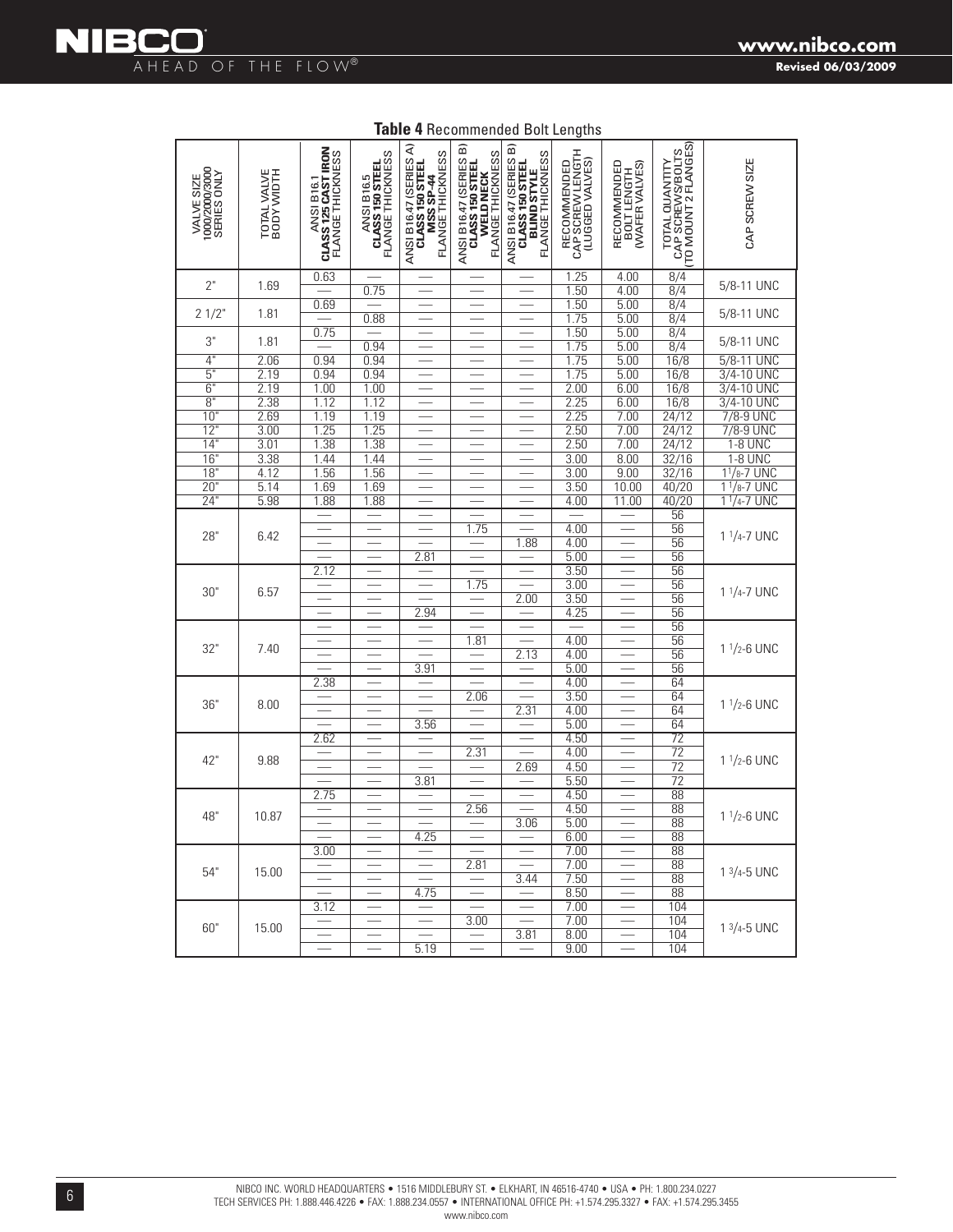### **BUTTERFLY VALVE GEAR OPERATOR SETTING INSTRUCTIONS**



AHEAD OF THE FLOW®

▚▎▎▏▆▞▆



**2" - 24"**

**Tools Required**  $2^{\degree}$   $-$  8 $^{\degree}$  valves  $4^{\degree}$  4mm or 5mm hex allen wrench **2" - 12" UL/FM Valve Gear Operator** Part | Valve **Number | Size | Valve Series** T117166 PP  $\begin{array}{|c|c|c|c|c|} \hline 2^n-4^n & \text{WD/LD 3510} \ \hline 2^1/2^n-3^n & \text{GD-4765} \ \hline \end{array}$  $\vert$  2<sup>1</sup> GD-4765 T117167 PP  $\begin{array}{|l|c|c|c|c|} \hline 5"&-6"&\text{WD/LD 3510} \ \hline 4"&-6"&\text{GD-4765} \end{array}$ GD-4765 T117890 PP  $\begin{array}{|c|c|c|c|c|} \hline 8" & & \text{WD/LD 3510} \ \hline 8" & & \text{GD-4765} \ \hline \end{array}$ GD-4765 T117168 PP  $\begin{array}{|c|c|c|c|c|} \hline 10^{\circ} & -12^{\circ} & \text{WD/LD 3510} \ \hline 10^{\circ} & \text{GD-4765} \end{array}$ GD-4765 **Commercial Valve Gear Operator** Part | Valve **Number Size Valve Series** T117118 PP  $\begin{array}{|c|c|c|c|c|}\n\hline\n2^{\circ} & -6^{\circ} & \text{WD/LD 2000/3000} \\
2^{\circ} & -5^{\circ} & \text{FC/FD/GD 2000/5000/4}\n\hline\n\end{array}$ FC/FD/GD 2000/5000/4000 T117119 PP  $\begin{array}{|c|c|c|c|c|}\n\hline\n & 8" & & & \text{WD/LD 2000/3000} \\
 & 6" & & & \text{FC/FD/GD 2000/5000/4}\n\hline\n\end{array}$ FC/FD/GD 2000/5000/4000 T117120 PP | 10" | WD/LD 2000/3000 T117121 PP  $\begin{array}{|c|c|c|c|c|}\n12" & & & \text{WD/LD 2000/3000} \\
 & 10" & -12" & & & \n\end{array}$  FC/FD/GD 2000/5000/4 10" — 12" FC/FD/GD 2000/5000/4000 T116697 PP | 14" T026150 PP | 16" T026151 PP | 18" | LD 1000 T026211 PP | 20" T026212 PP | 24" **Table 5**

### **V. STOP ADJUSTMENT PROCEDURE**

- 1. With valve in closed position, mount gear operator onto body.
- 2. Remove 2 lockscrews (A) from gear operator body.

10" — 18" valves | 6mm hex allen wrench  $20"$  — 24" valves  $\overline{1}$  8mm hex allen wrench

- 3. Turn shut stop screw (B) clockwise until snug.
- 4. Open valve by turning handwheel until valve disc is in fully open position.
- 5. Turn open stop screw (C) clockwise until snug.
- 6. Close valve by turning handwheel until valve is in the fully closed position.
- 7. Inspect valve to be sure disc returned to a fully closed position with disc centered in the seat area. Readjust shut stop screw (B) if necessary.
- 8. Reinstall 2 lockscrews (A) into gear operator body to lock stops in position.

**NOTE:** The gear operator's **OPEN** position has been set at time of shipping. These instructions should be used for slight adjustment as needed.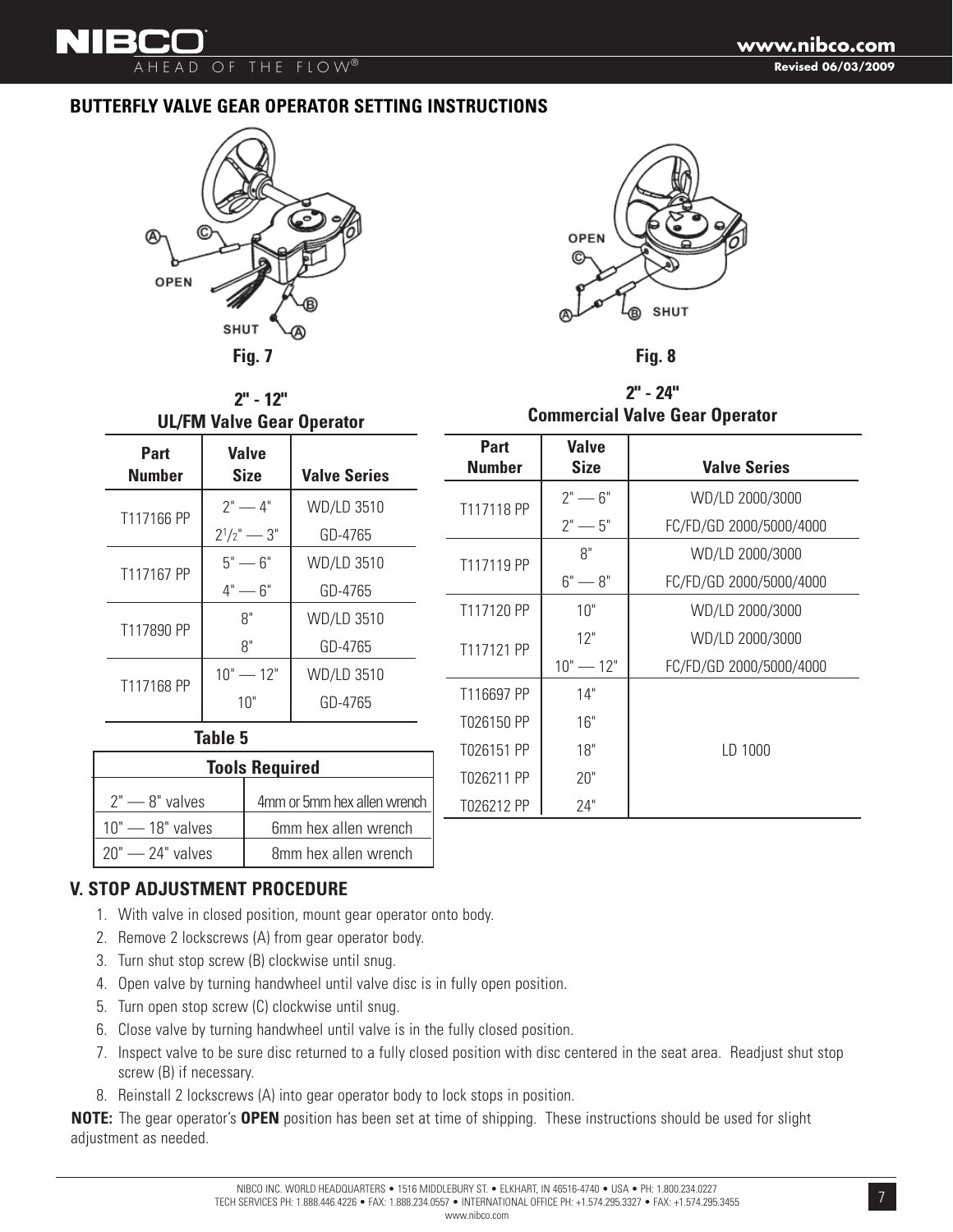# AHEAD OF THE FLOW®

**NIB** 

# **VI. MEMORY STOP INSTALLATION INSTRUCTION - 2" THRU 24" SIZE VALVES ONLY**

- 1. Remove the two screws holding the top cover (Indicator Pointer) on to segment gear. Discard cover and screws
- 2. Place indicator (5) supplied with kit around bottom hub (4) and align key (6) on bottom hub with slot in segment gear and slide into place.
- 3. Attach with two M4 x 12 flat head screws (3).
- 4. Remove one capscrew (1) holding cover onto gear operator housing and replace with stop pin (7).
- 5. Use capscrew (1) secure the top hub (2) to the bottom hub (4). Top hub can be moved 360 degrees in 5 degree increments.
- 6. Tighten capscrew (1) once top hub is appropriately set.



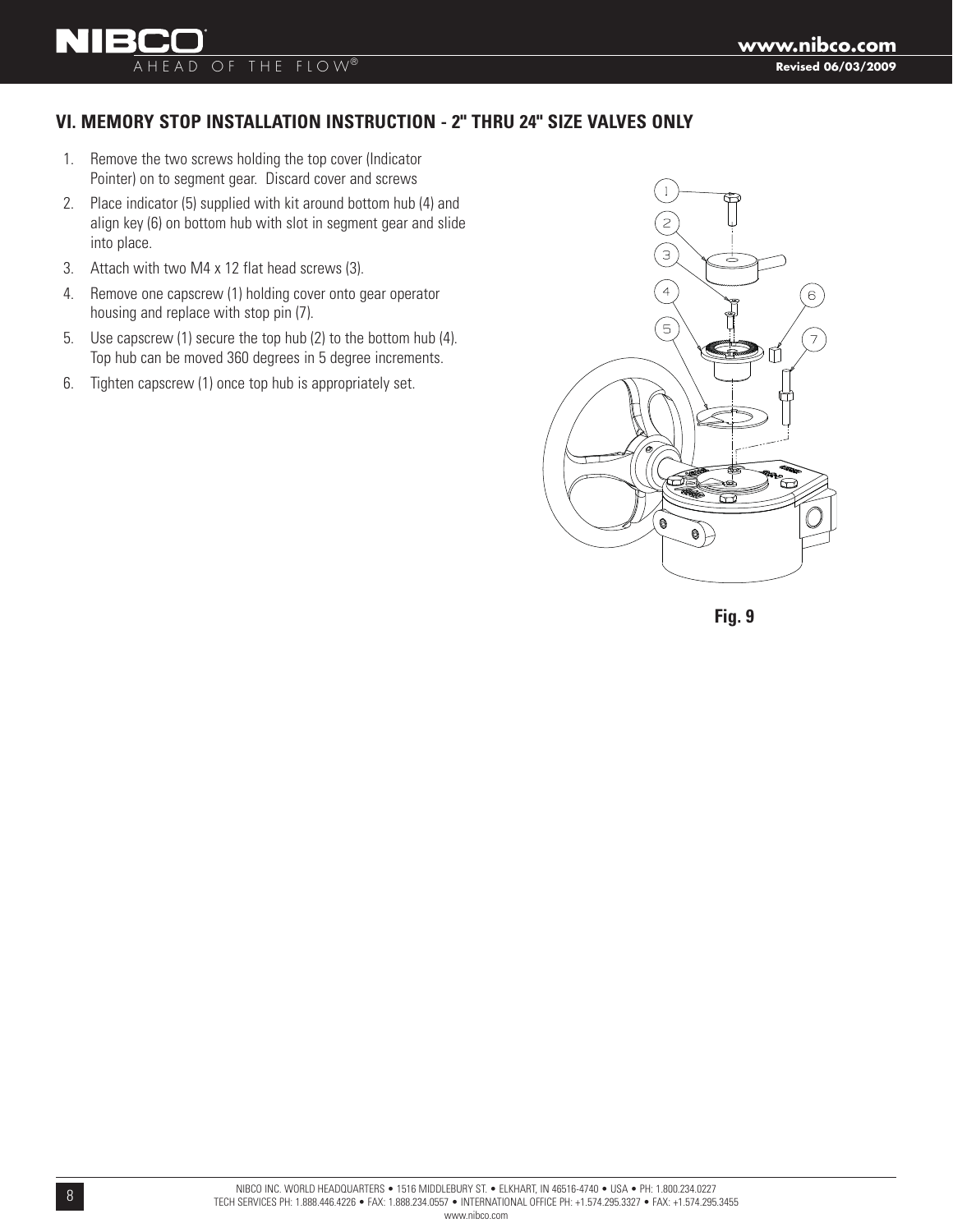# **VII. KEY DRIVE REPLACEMENT INSTRUCTIONS 2" -12" UL/FM BUTTERFLY VALVES**

**NOTE:** All replacement parts must be obtained from your NIBCO Distributor. Key drive material and size is specifically designed to meet performance requirements of UL and FM. Failure to use the properly sized replacement parts may void the UL and FM ratings.

Drive Key (section of weakness) will shear if excessive torque is applied to the input of the gear operator while the disc is blocked partially open.

1. Loosen the set screw (B) that secures the flag (A) to the stem. Remove the flag.

AHEAD OF THE FLOW®

- 2. Remove the four (4) hex head cap screws (C) that fasten the gear operator (D) to the valve. The wrench sizes are 9/16" for 2" - 8" valves and 3/4" for the 10" - 12" valves.
- 3. Lift the gear operator straight up from the valve. In most cases the adapter bushing (F) will stay in the segment quadrant gear because the broken key causes interference between the gear and adapter bushing.
- 4. Pull the adapter bushing from the gear. Some force may be required.
- 5. After removing the adapter bushing, remove the broken key.
- 6. Place new key in keyway of adapter bushing.
- 7. With drive bushing and key in place within gear operator, carefully slide the gear operator over stem until it rests flush on the valve operator mounting flange. The handwheel may need to be turned in order to align bolt holes and the orientation pin.
- 8. Secure gear operator with four (4) hex head screws, replace flag on stem and tighten set screw on flag.
- 9. Check operation of valve by turning handwheel from fully open to fully closed position.

F)

**Fig. 10**

**NOTE BEFORE ASSEMBLY; All replacement parts must be obtained from the manufacturer to assure proper operation of the valve. Parts are available from your NIBCO distributor**